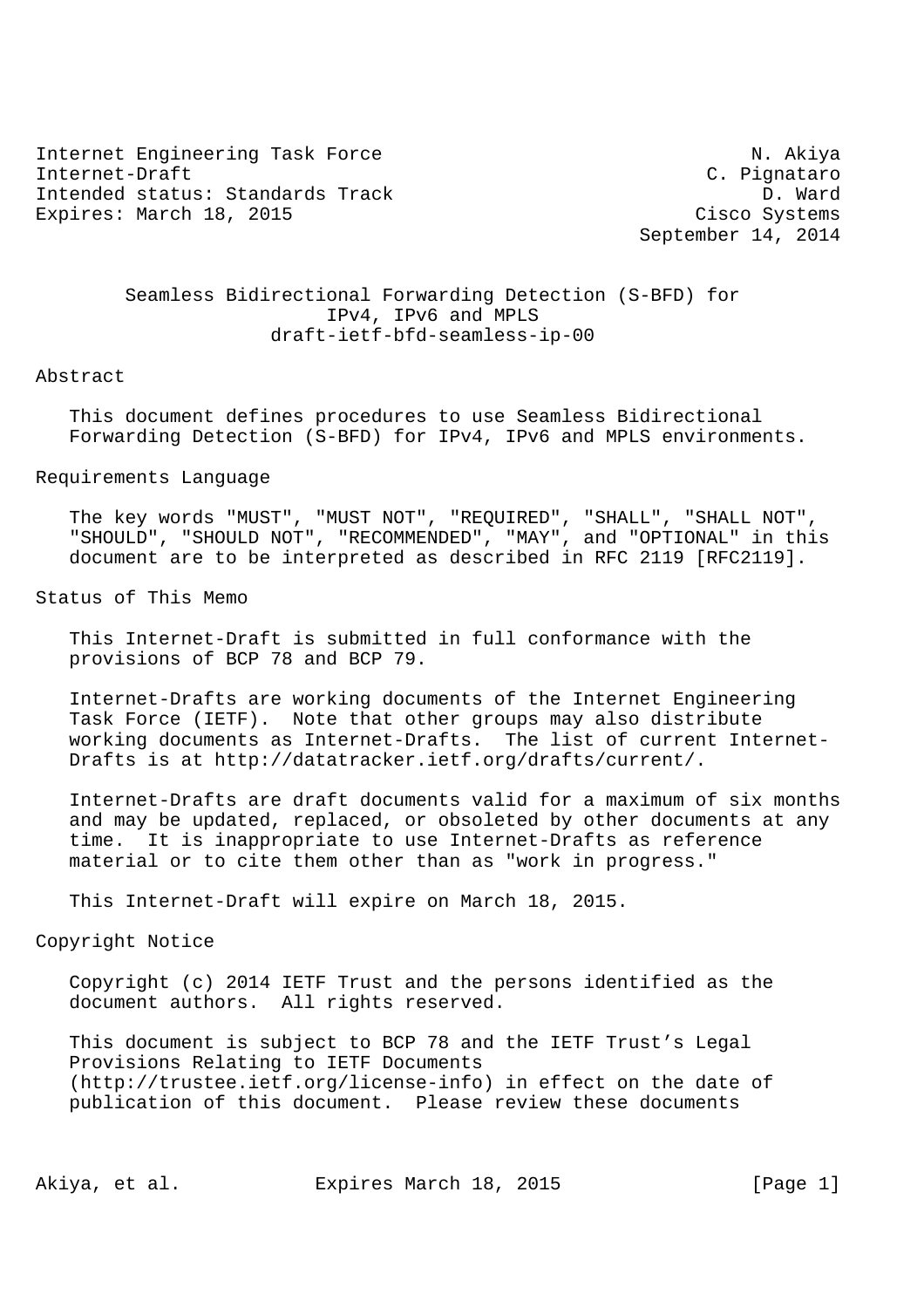carefully, as they describe your rights and restrictions with respect to this document. Code Components extracted from this document must include Simplified BSD License text as described in Section 4.e of the Trust Legal Provisions and are provided without warranty as described in the Simplified BSD License.

## Table of Contents

| 2.1            |          |                                                            |                      |  |                                                                                                                                                                                                                                                                                                             |  |  |  |  |  |  |  |  |   |
|----------------|----------|------------------------------------------------------------|----------------------|--|-------------------------------------------------------------------------------------------------------------------------------------------------------------------------------------------------------------------------------------------------------------------------------------------------------------|--|--|--|--|--|--|--|--|---|
| $\mathcal{R}$  |          |                                                            |                      |  |                                                                                                                                                                                                                                                                                                             |  |  |  |  |  |  |  |  | 3 |
| 4.             |          | S-BFD Control Packet Demultiplexing                        |                      |  |                                                                                                                                                                                                                                                                                                             |  |  |  |  |  |  |  |  |   |
|                |          |                                                            |                      |  |                                                                                                                                                                                                                                                                                                             |  |  |  |  |  |  |  |  |   |
|                |          | 5.1. Details of S-BFD Control Packet Sent by SBFDInitiator |                      |  |                                                                                                                                                                                                                                                                                                             |  |  |  |  |  |  |  |  |   |
|                |          | 5.2. Target vs. Remote Entity (S-BFD Discriminator)        |                      |  |                                                                                                                                                                                                                                                                                                             |  |  |  |  |  |  |  |  |   |
|                |          |                                                            |                      |  |                                                                                                                                                                                                                                                                                                             |  |  |  |  |  |  |  |  | 4 |
|                |          | 6.1. Details of S-BFD Control Packet Sent by SBFDReflector |                      |  |                                                                                                                                                                                                                                                                                                             |  |  |  |  |  |  |  |  | 5 |
|                |          |                                                            |                      |  |                                                                                                                                                                                                                                                                                                             |  |  |  |  |  |  |  |  | 5 |
| 8 <sub>1</sub> |          |                                                            |                      |  |                                                                                                                                                                                                                                                                                                             |  |  |  |  |  |  |  |  | 5 |
| 9.             |          |                                                            |                      |  |                                                                                                                                                                                                                                                                                                             |  |  |  |  |  |  |  |  | 6 |
|                |          |                                                            |                      |  |                                                                                                                                                                                                                                                                                                             |  |  |  |  |  |  |  |  | 6 |
|                |          |                                                            |                      |  |                                                                                                                                                                                                                                                                                                             |  |  |  |  |  |  |  |  |   |
|                | $11.1$ . |                                                            | Normative References |  |                                                                                                                                                                                                                                                                                                             |  |  |  |  |  |  |  |  |   |
|                |          | 11.2. Informative References                               |                      |  |                                                                                                                                                                                                                                                                                                             |  |  |  |  |  |  |  |  | 7 |
|                |          | Authors' Addresses                                         |                      |  | $\mathbf{1}$ , $\mathbf{1}$ , $\mathbf{1}$ , $\mathbf{1}$ , $\mathbf{1}$ , $\mathbf{1}$ , $\mathbf{1}$ , $\mathbf{1}$ , $\mathbf{1}$ , $\mathbf{1}$ , $\mathbf{1}$ , $\mathbf{1}$ , $\mathbf{1}$ , $\mathbf{1}$ , $\mathbf{1}$ , $\mathbf{1}$ , $\mathbf{1}$ , $\mathbf{1}$ , $\mathbf{1}$ , $\mathbf{1}$ , |  |  |  |  |  |  |  |  |   |
|                |          |                                                            |                      |  |                                                                                                                                                                                                                                                                                                             |  |  |  |  |  |  |  |  |   |

# 1. Introduction

 Seamless Bidirectional Forwarding Detection (S-BFD), [I-D.ietf-bfd-seamless-base], defines a generalized mechanism to allow network nodes to seamlessly perform continuity checks to remote entities. This document defines necessary procedures to use S-BFD on IPv4, IPv6 and MPLS environments.

 The reader is expected to be familiar with the IP, MPLS BFD and S-BFD terminologies and protocol constructs.

# 2. S-BFD UDP Port

 A new UDP port is defined for the use of the S-BFD on IPv4, IPv6 and MPLS environments: TBD1. SBFDReflector session MUST listen for incoming S-BFD control packets on the port TBD1. SBFDInitiator sessions MUST transmit S-BFD control packets with destination port TBD1. The source port of the S-BFD control packets transmitted by SBFDInitiator sessions can be of any but MUST NOT be TBD1. The same UDP source port number MUST be used for all S-BFD control packets associated with a particular SBFDInitiator session. The source port number MAY be unique among all SBFDInitiator sessions on the system.

Akiya, et al. Expires March 18, 2015 [Page 2]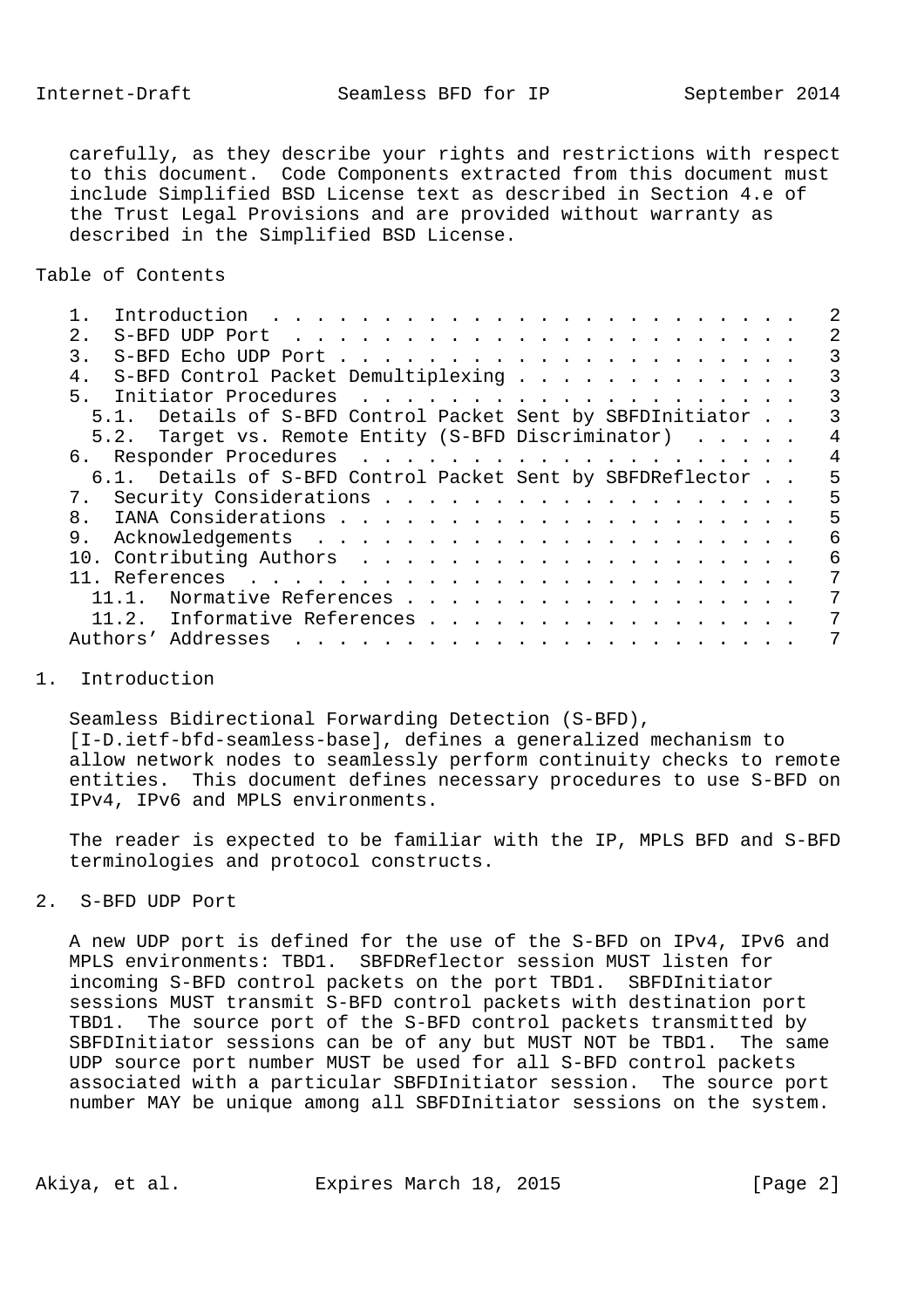## 3. S-BFD Echo UDP Port

 A new UDP port is defined for the use of the S-BFD Echo function on IPv4, IPv6 and MPLS environments: TBD2. SBFDInitiator sessions MUST transmit S-BFD echo packets with destination port TBD2. This document defines only the UDP port value for the S-BFD Echo function. The source port and the procedures for the S-BFD Echo function are outside the scope of this document.

4. S-BFD Control Packet Demultiplexing

 Received BFD control packet MUST be demultiplexed with the destination UDP port field. If the port is TBD1, then the packet MUST be looked up to locate a corresponding SBFDReflector session based on the value from the "your discriminator" field in the table describing S-BFD discriminators. If the port is not TBD1, then the packet MUST be looked up to locate a corresponding SBFDInitiator session or classical BFD session based on the value from the "your discriminator" field in the table describing BFD discriminators. If the located session is an SBFDInitiator, then the destination IP address of the packet SHOULD be validated to be for self.

5. Initiator Procedures

 S-BFD control packets are transmitted with IP header, UDP header and BFD control header ([RFC5880]). When S-BFD control packets are explicitly label switched (i.e. not IP routed which happen to go over an LSP, but explicitly sent on a specific LSP), the former is prepended with a label stack. Note that this document does not make a distinction between a single-hop S-BFD scenario and a multi-hop S-BFD scenario, both scenarios are supported.

 Necessary values in the BFD control headers are described in [I-D.ietf-bfd-seamless-base]. Section 5.1 describes necessary values in the MPLS header, IP header and UDP header when an SBFDInitiator on the initiator is sending S-BFD control packets.

- 5.1. Details of S-BFD Control Packet Sent by SBFDInitiator
	- o Specifications common to both IP routed S-BFD control packets and explicitly label switched S-BFD control packets:
		- \* Source IP address field of the IP header MUST be set to a local IP address that is expected to be routable by the target (i.e. not IPv6 link-local address when the target is multiple hops away).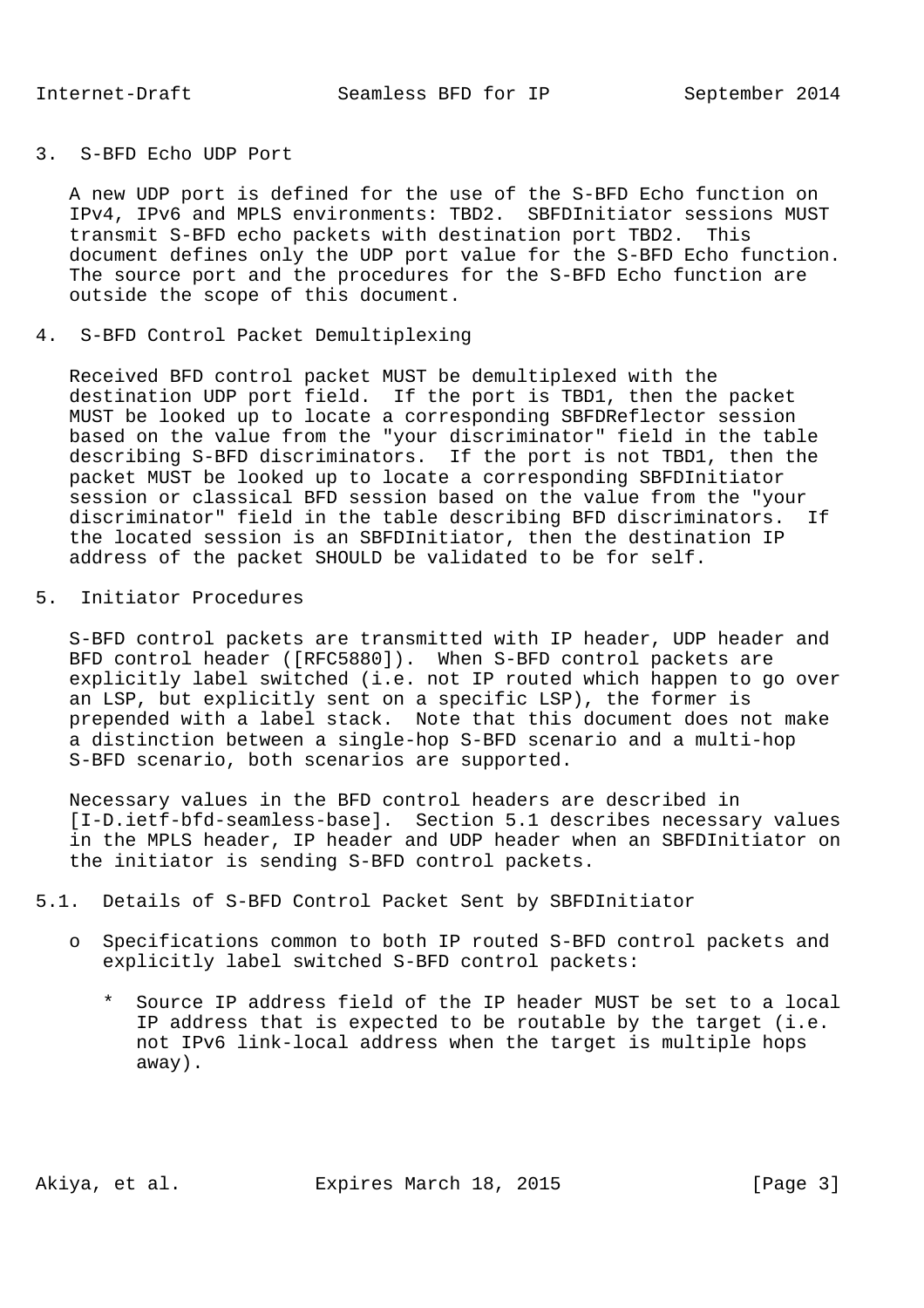- \* UDP destination port MUST be set to a well-known UDP destination port assigned for S-BFD: TBD1.
- \* UDP source port MUST be set to a value that is not TBD1.
- o Specifications for IP routed S-BFD control packets:
	- \* Destination IP address field of the IP header MUST set to an IP address of the target.
	- \* TTL field of the IP header SHOULD be set to 255.
- o Specifications for explicitly label switched S-BFD control packets:
	- S-BFD control packets MUST have the label stack that is expected to reach the target.
	- \* TTL field of the top most label SHOULD be 255.
	- \* The destination IP address MUST be chosen from the 127/8 range for IPv4 and from the 0:0:0:0:0:FFFF:7F00/104 range for IPv6.
	- \* TTL field of the IP header MUST be set to 1.
- 5.2. Target vs. Remote Entity (S-BFD Discriminator)

 Typically, an S-BFD control packet will have "your discriminator" field corresponding to an S-BFD discriminator of the remote entity located on the target network node defined by the destination IP address or the label stack. It is, however, possible for an SBFDInitiator to carefully set "your discriminator" and TTL fields to perform a continuity test towards a target but to a transit network node.

 Section 5.1 intentionally uses the word "target", instead of "remote entity", to accommodate this possible S-BFD usage through TTL expiry. This also requires S-BFD control packets not be dropped by the responder node due to TTL expiry. Thus implementations on the responder MUST allow received S-BFD control packets taking TTL expiry exception path to reach corresponding reflector BFD session.

6. Responder Procedures

 S-BFD control packets are IP routed back to the initiator, and will have IP header, UDP header and BFD control header. If an SBFDReflector receives an S-BFD control packet with UDP source port as TBD1, the packet MUST be discarded. Necessary values in the BFD

Akiya, et al. Expires March 18, 2015 [Page 4]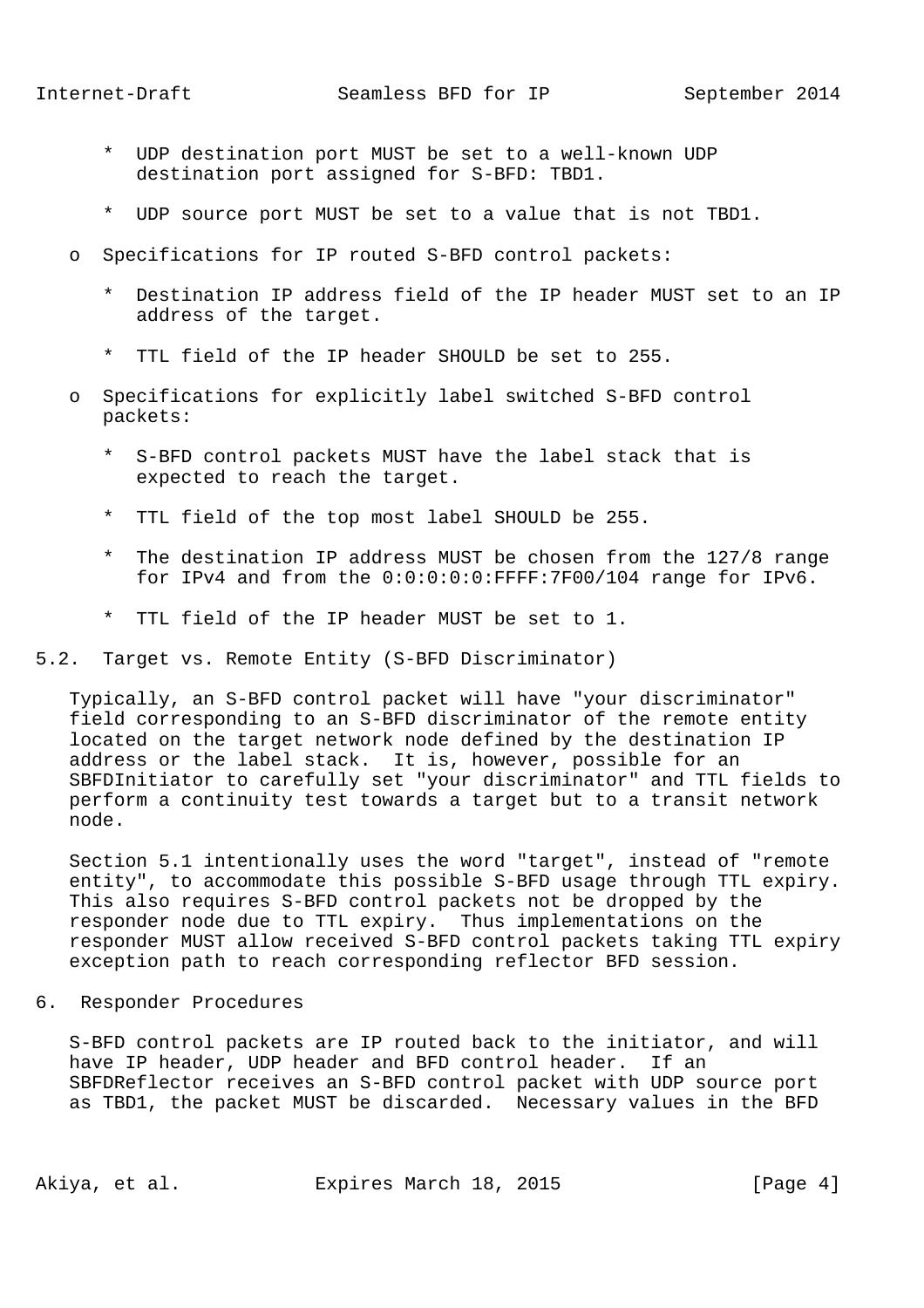control header are described in [I-D.ietf-bfd-seamless-base]. Section 6.1 describes necessary values in the IP header and UDP header when an SBFDReflector on the responder is sending S-BFD control packets.

- 6.1. Details of S-BFD Control Packet Sent by SBFDReflector
	- o Destination IP address field of the IP header MUST be copied from source IP address field of received S-BFD control packet.
	- o Source IP address field of the IP header MUST be set to a local IP address that is expected to be visible by the initiator (i.e. not IPv6 link-local address when the initiator is multiple hops away).
	- o TTL field of the IP header SHOULD be set to 255.
	- o UDP destination port MUST be copied from received UDP source port.
	- o UDP source port MUST be copied from received UDP destination port.
- 7. Security Considerations

 Security considerations for S-BFD are discussed in [I-D.ietf-bfd-seamless-base]. Additionally, implementing the following measures will strengthen security aspects of the mechanism described by this document:

- o Implementations MUST provide filtering capability based on source IP addresses of received S-BFD control packets: [RFC2827].
- o Implementations MUST NOT act on received S-BFD control packets containing Martian addresses as source IP addresses.
- o Implementations MUST ensure that response S-BFD control packets generated to the initiator by the SBFDReflector have a reachable target (ex: destination IP address).
- 8. IANA Considerations

 A new value TBD1 is requested from the "Service Name and Transport Protocol Port Number Registry". The requested registry entry is:

Akiya, et al. Expires March 18, 2015 [Page 5]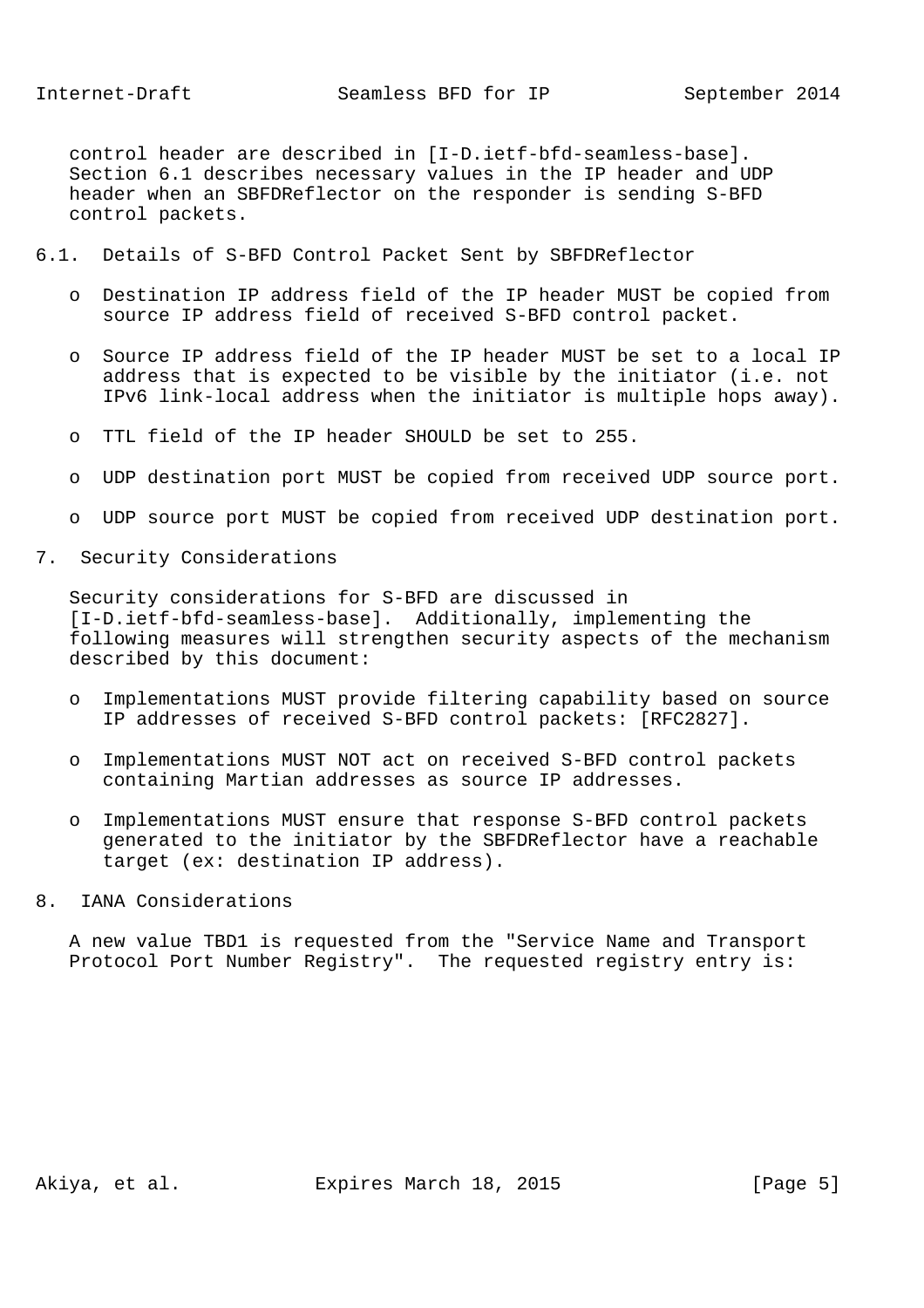```
 Service Name (REQUIRED)
  s-bfd
Transport Protocol(s) (REQUIRED)
 udp
Assignee (REQUIRED)
 IESG <iesg@ietf.org>
Contact (REQUIRED)
  BFD Chairs <bfd-chairs@tools.ietf.org>
Description (REQUIRED)
  Seamless Bidirectional Forwarding Detection (S-BFD)
Reference (REQUIRED)
  draft-akiya-bfd-seamless-ip
Port Number (OPTIONAL)
  TBD1 (Requesting 7784)
```
 A new value TBD2 is requested from the "Service Name and Transport Protocol Port Number Registry". The requested registry entry is:

```
 Service Name (REQUIRED)
 s-bfd-echo
Transport Protocol(s) (REQUIRED)
 udp
Assignee (REQUIRED)
  IESG <iesg@ietf.org>
Contact (REQUIRED)
 BFD Chairs <bfd-chairs@tools.ietf.org>
Description (REQUIRED)
 Seamless Bidirectional Forwarding Detection (S-BFD) Echo Function
Reference (REQUIRED)
  draft-akiya-bfd-seamless-ip
Port Number (OPTIONAL)
  TBD2 (Requesting 7785)
```
9. Acknowledgements

 Authors would like to thank Marc Binderberger from Cisco Systems for providing valuable comments.

10. Contributing Authors

 Tarek Saad Cisco Systems Email: tsaad@cisco.com

 Siva Sivabalan Cisco Systems Email: msiva@cisco.com

Akiya, et al. Expires March 18, 2015 [Page 6]